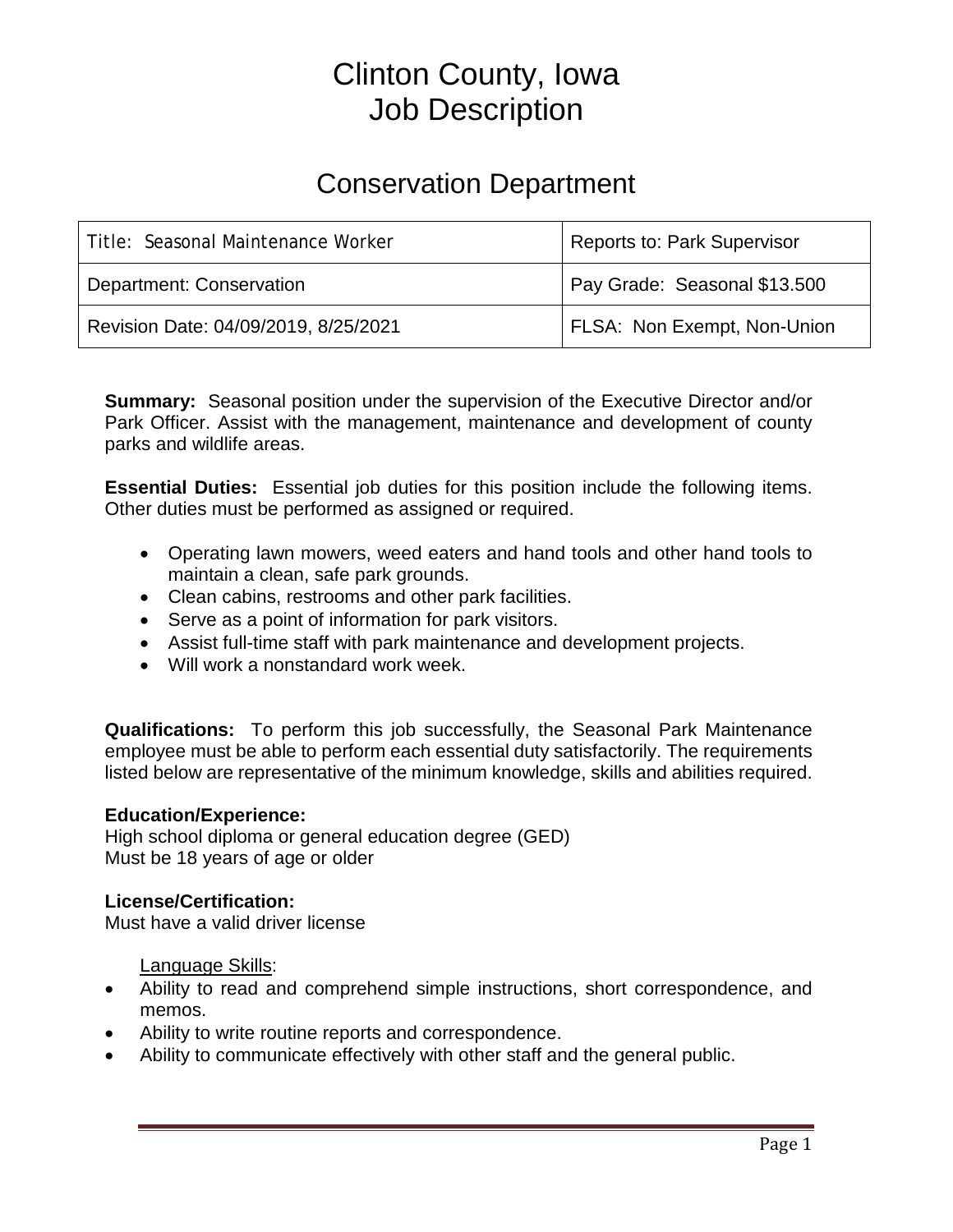Mathematical Skills:

• Ability to add, subtracts, multiply, and divide in all units of measure, using whole numbers, common fractions, and decimals.

Reasoning Ability:

- Ability to solve practical problems and deal with a variety of concrete variables in situations where only limited standardization exits.
- Ability to interpret an extensive variety of technical instructions in mathematical or diagram form.

### **Physical Demands:**

- Standing Approximately greater than 2/3 of on-the-job time.
- Walking Approximately greater than 2/3 of on-the-job time.
- Sitting Approximately less than 1/3 of on-the-job time.
- Use of hands to finger, handle or feel Approximately greater than 2/3 of on-the-job time.
- Reaching with hands and arms Approximately greater than 2/3 of on- thejob time.
- Climbing or balancing Approximately less than 1/3 of on-the-job time.
- Stooping, kneeling, crouching or crawling Approximately less than 1/3 of on-the-job time.
- Talking or hearing Approximately greater than 2/3 of on-the-job time.
- Tasting or smelling Approximately less than 1/3 of on-the-job time.
- Weight lifted/Force exerted Occasionally requires lifting of objects up to 50 pounds.
- Vision Close vision (clear vision at 20 inches or less); Distance vision (clear vision at 20 feet or more); Peripheral vision (ability to observe an area that can be seen up and down or to the left and right while eyes are fixed on a given point); Depth perception (three-dimensional vision, ability to judge distances and spatial relationships); Ability to adjust focus (ability to adjust the eye to bring an object into sharp focus).

## **Work Environment:**

Environmental:

- Frequently exposed to work near moving mechanical.
- Frequently exposed to outdoors weather conditions including heat, cold and humidity. Occasionally exposed to toxic or caustic chemicals; risk of burns, electrical shock, and vibration.
- Noise Occasionally Loud (example: lawn care equipment, truck and tractors).